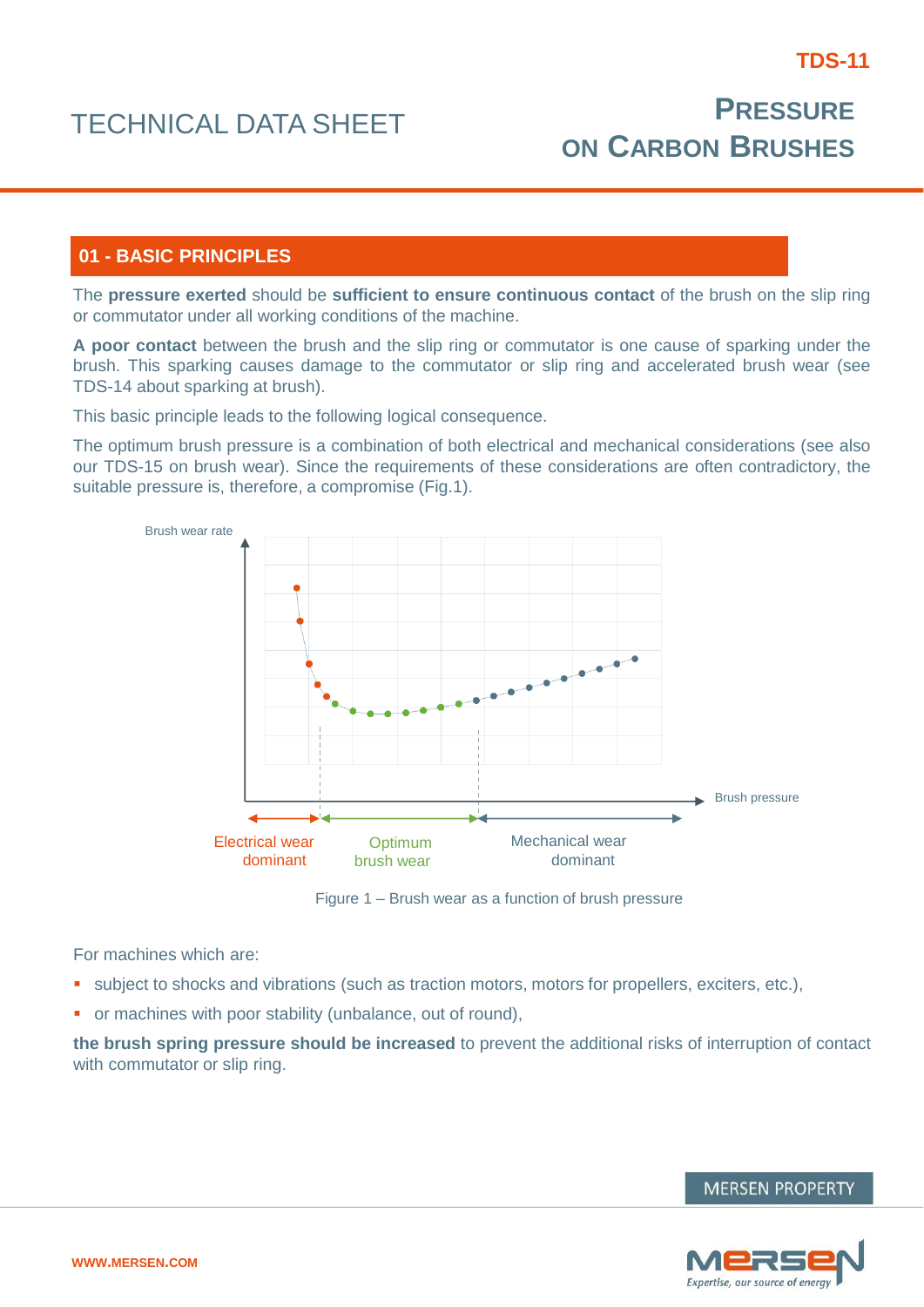## MECHANICAL CONSIDERATIONS

The **mechanical losses**, and therefore the temperature and wear of brushes, **increase** with the pressure.

The **maximum tolerable pressure** for a brush **depends on the hardness of the material**. Recommended brush pressure depending on grade family is presented in table 2.

All fragile (or soft) brushes are eliminated from applications requiring high pressure (i.e. higher than 22.5 kPa). In the group of unsuitable grades one would find particularly the natural graphite grades (LFC).

The above considerations proves the advantage of brush holders with stable pressure or at least brush pressure systems which guarantee a low variation of brush pressure during the life of the brush.

## ELECTRICAL CONSIDERATIONS

The **contact voltage drop** under the brush **decreases when the pressure is increased**.

where:

It should not be considered as insignificant. For an electrographitic brush (at 10 A/cm<sup>2</sup> and 30 m/s) it can reach 30 % when the pressure goes from 15 to 55 kPa.

Note: It shall be noted that the coefficient  $k_p$  allows to evaluate the voltage contact drop  $\Delta U_p$  (in mV) for a given pressure *P* (in kPa) from a reference pressure *P<sup>0</sup>* (for instance 15 kPa), by following formula:

$$
\Delta U_P = k_P \times \Delta U_{P0}
$$

 $\Delta\mathsf{U}_{\mathsf{P} 0}$  is the voltage contact drop at the reference pressure  $P_o$  in mV.

*kp* is always lower than 1 and is not a constant coefficient: its value decreases faster for lower pressures than for higher pressures. The table below gives some values of this coefficient resulting from laboratory tests carried out on an electrographitic brush at 10 A/cm².

| P (kPa) | 15 |      | n E<br>ື         | 4 E<br>--                                                    | o jo               | cЕ<br>00                      | .    |
|---------|----|------|------------------|--------------------------------------------------------------|--------------------|-------------------------------|------|
| w       |    | 0.90 | $\Omega$<br>0.OZ | $\overline{\phantom{0}}$<br>v. 1<br>$\overline{\phantom{a}}$ | $\sim$<br>$\cup$ . | $\sim$<br>$\sim$<br>ı<br>U.VI | 0.64 |

Table 1 - Values of coefficient  $k_p$  according to brush pressure for a standard EG grade at 10A/cm<sup>2</sup>

The effect is extremely important especially for commutators with large chamfers on the bar edges (increased spacing compared with the useful width of the bars), as for slip rings with helical grooves.

It shall be noted that for a DC machine, the commutating properties of the brush therefore decrease when the pressure increases.



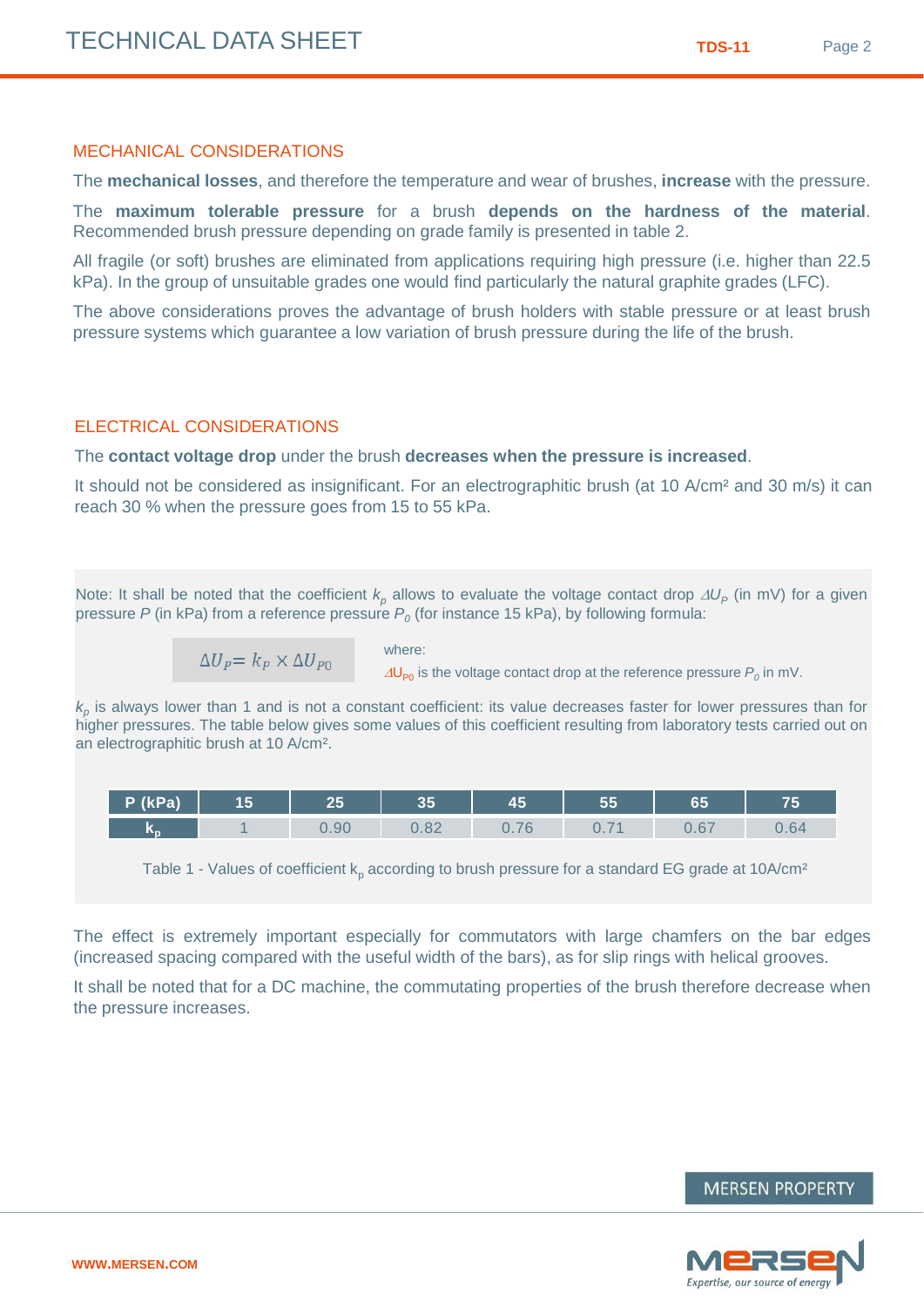# **02 - SPECIFIC SPRING PRESSURE**

Specific brush pressure p is the force applied on brush per unit of area. It can be easily calculated from the force and brush section by the formula: where:

$$
p=\frac{F_r}{t\times a}
$$

 $F_r$  is the force exerted by the pressure system, in grams (respectively cN).

*t* and *a* are the tangential and axial dimensions of the brush, in cm.

Specific brush pressure is given in g/cm² (respectively cN/cm²).

# REMARKS

- The surface considered as the basis of calculation for the pressure indicated above does not take into account the empty space under the brush (that is to say: space between the bars of the commutator, helical grooves of slip rings, oblique saw cuts in the contact faces of the brushes for rings without groove) but only the cross section of the brush.
- It should be noted that in the case of grooved slip rings, the contact surface should be reduced by the width of the groove under the brush. The formula of specific brush pressure p becomes:

$$
p = \frac{F_r}{t \times (a - k \times b)}
$$

 For bevelled brushes the pressures are calculated from the cross section and the real surface of the contact face is generally not used for the base of calculation.

Nevertheless it shall be taken into account when calculating mechanical losses (see TDS-05). For a brush with a contact bevel angle  $\alpha$  (see TDS-04),  $\rho$  is given by the formula:

$$
p = \frac{F_r}{t \times a \times \cos \alpha}
$$

# **03 - RECOMMENDED SPECIFIC PRESSURE**

| Recommended specific pressure P    |                |                  | <b>Commutator</b>             |                             |  |
|------------------------------------|----------------|------------------|-------------------------------|-----------------------------|--|
| for each grade family              |                | <b>Slip ring</b> | <b>Stationary</b><br>machines | <b>Traction</b><br>machines |  |
| Carbographitic (amorphous or hard) |                |                  | $18 - 20$                     |                             |  |
| Electrographitic                   |                | $18 - 20$        | $18 - 20$                     | $36 - 45$                   |  |
| Resin impregnated electrographitic |                | $\star$          | $18 - 20$                     | $36 - 55$                   |  |
| Soft graphitic                     |                | $11 - 20*$       | $13 - 18$                     |                             |  |
|                                    | rated speed    | $18 - 20$        | $\star$                       | $15 - 17.5***$              |  |
| Metal-graphite                     | speed $< 1m/s$ | $25 - 27$        |                               |                             |  |
|                                    |                |                  |                               |                             |  |

Table 2 - Recommended spring-pressures (in kPa) under normal operating conditions

\* Please consult us \*\* For forklift motors

**MERSEN PROPERTY**